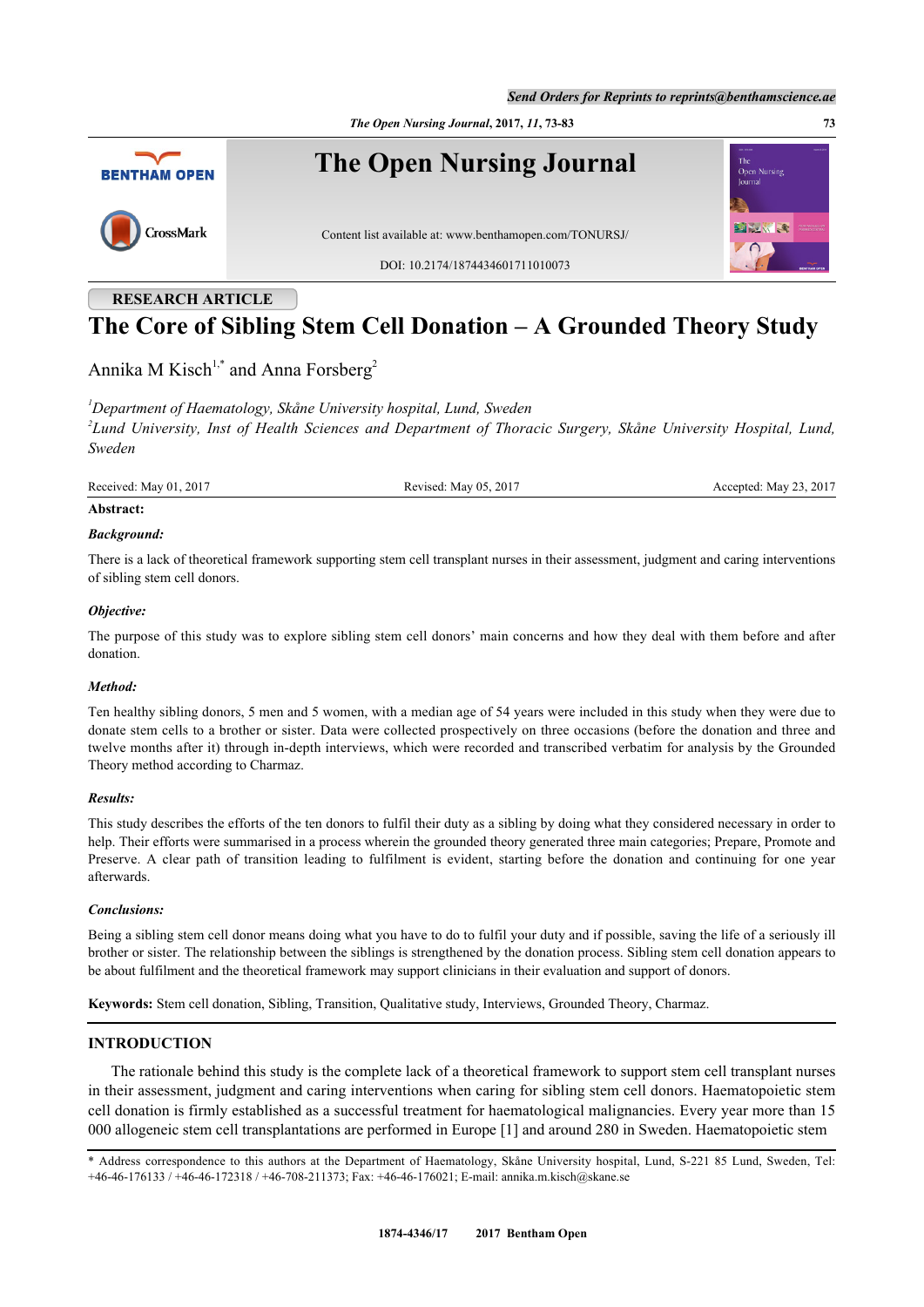cells are collected either by bone marrow harvest or, more common nowadays, peripheral blood stem cell collection (PBSC). A donor undergoing bone marrow harvest often spends 2-3 days in hospital, while PBSC collection is usually performed over one or two days at the Out-patient transplant clinic. Generally, a donation from one donor results in one transplantation. If a patient is in need of a second transplantation there might be enough stem cells saved from the donation performed for the first transplantation. However, if that is not the case the donor may be asked to make a second donation.

A stem cell donation where a healthy sibling donates a substance of vital importance for the recipient's health and survival does not leave the donor untouched. The most common transient side effects of bone marrow harvest are fatigue, lower back pain, pain at the site where the needles were inserted and nausea from the sedation [\[2](#page-9-0) - [4\]](#page-9-1). Common transient side effects of PBSC collection are bone pain and headache caused by the injections of Granulocyte Colonystimulating factor (G-CSF). The donors usually inject themselves with G-CSF at home, 4-5 days prior to donation. Other side-effects that sometimes occur are cramps in fingers, lips and toes due to hypocalcaemia caused by the anticoagulants used during the donation process[[5\]](#page-9-2). Major complications after donating stem cells are rare, but fatalities and life-threatening events such as deep vein thrombosis, splenic rupture and cardiac arrest have been reported [\[6](#page-9-3), [7\]](#page-9-4). Stem cell donation may enable a complete recovery for the recipient, with a one year survival rate of 70-80%. Although stem cell transplantation offers a potential cure for patients with a variety of diseases, there is a significant risk of acute complications, late side effects and mortality[[8,](#page-9-5) [9](#page-9-6)]. Despite the lack of studies on the psychosocial consequences for and experiences of adult sibling donors, we know from previous research that these donors are in a vulnerable situation. Negative experiences such as anxiety, pain and guilt, as well as positive experiences including happiness about being a match, an increased sense of self-worth and pride, in addition to a closer relationship with the sick sibling have been described [[10,](#page-9-7) [11\]](#page-9-8).

Sibling donors mostly recover from the donation within 1-2 weeks and experience good physical health [[6\]](#page-9-3). They exist in a social context with a number of close relatives who might be involved in or affected by the donation. Their life situation is most certainly affected by the donation and a theoretical framework of the sibling donor process would be highly useful for enabling healthcare professionals to provide optimum support. Therefore, the aim of this study was to explore sibling stem cell donors' main concerns and how they deal with them before and after donation in order to develop a theoretical framework.

# **MATERIALS AND METHODS**

We chose to work inductively using Grounded Theory (GT) according to Charmaz [[12](#page-9-9)]. The focus of this study was sibling donors' main concerns from the pre-donation evaluation to one year after donation. The constructivist approach enabled us to theorise on the informants' interpretation that emerged during the interviews. At the same time our ontological assumptions that human beings are social and interactive by nature, and that their actions are driven by their motives [[13\]](#page-9-10) were confirmed. Our pre-understanding stems from long experience of caring for stem cell donors and recipients, as well as solid organ donors and recipients. During the whole process we strived to be open to the informants' main concerns. The constructivist approach resulted in a deeper understanding of when, to what extent and how the concerns occurred and were dealt with during the first year after stem cell donation.

#### **Ethical Considerations in Research**

The study was carried out in accordance with the existing requirements in relation to research on human subjects as set out in the Declaration of Helsinki [[14\]](#page-9-11). Approval was granted by the Regional Ethical Review Board for Southern Sweden (Dnr 2009/655). As there was a risk of pain, distress or violation of integrity, a social worker was assigned to provide counselling if necessary. The informants took part voluntarily and were not in a position of dependence on the researcher. There were no financial incentives. All informants gave their written informed consent.

### **Selection and Recruitment**

Inclusion criteria were donors who were due to donate stem cells to a brother or sister, with the age for both donor and recipient at least 18 years and ability to speak and understand Swedish. The informants were consecutively recruited from one transplant centre in Sweden with a long history of performing stem cell transplantations. The donors were approached by the first author (AK) at the time of their scheduled evaluation at the Out-patient transplant clinic. True theoretical selection was not employed as we decided to prospectively follow the ten informants initially included. However, we ensured that the sample included sibling relationships of varying closeness to reflect the clinical reality as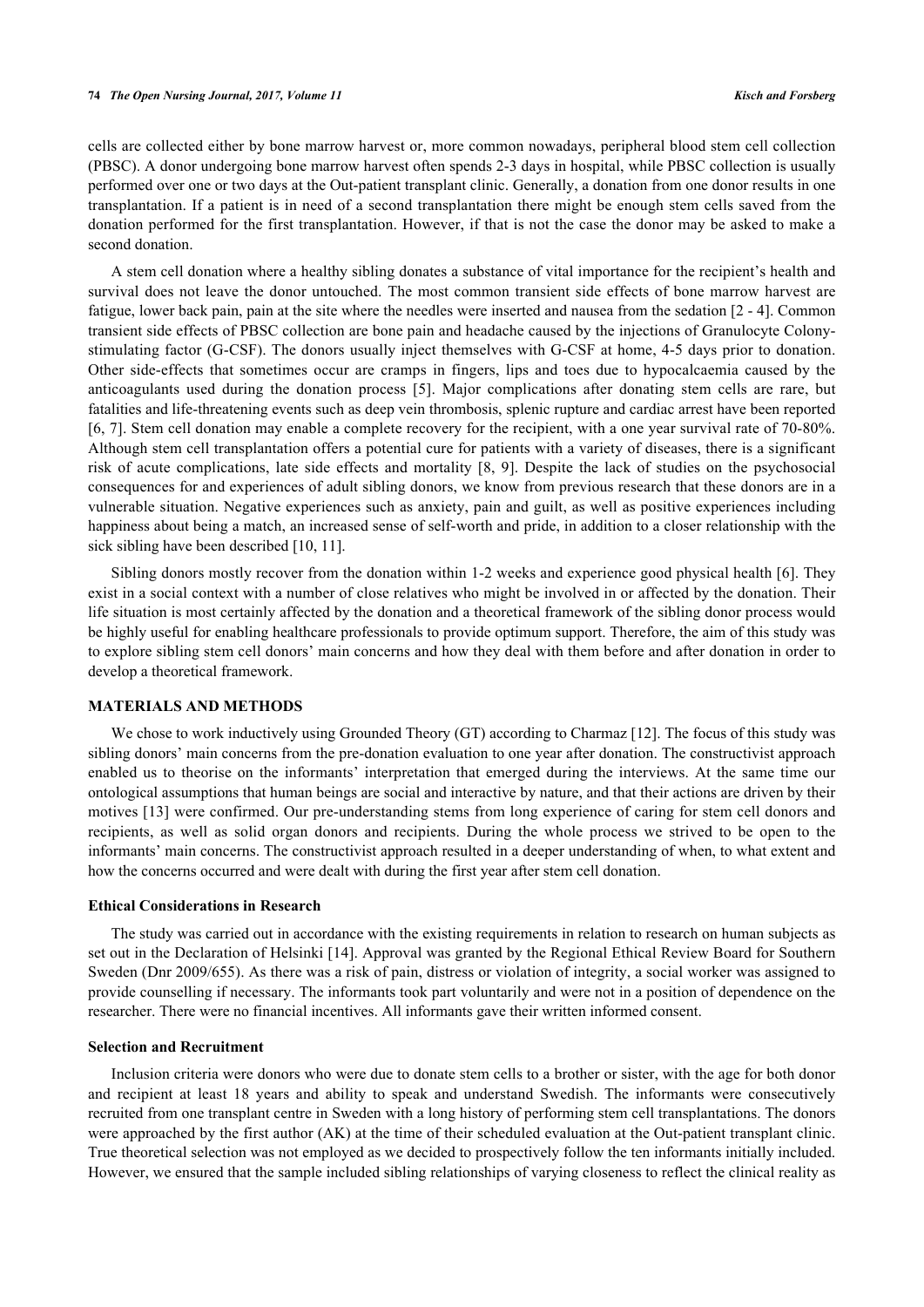well as different age groups and genders.

A total of 10 adult stem cell donors, 5 men and 5 women, with a median age of 54 years (range 26-66 years) were included in the study between March, 2011 and December, 2012 (Table **[1](#page-2-0)**). All ten donors who were informed about and invited to take part in the study agreed to participate. They were allowed to decide the time and place for the interviews. No informants were excluded or declined participation after the initial contact. When written consent had been obtained the first interview was scheduled at a location chosen by the informant.

<span id="page-2-0"></span>**Table 1. Demographics and characteristics of the donors.**

| <b>Characteristics</b>                                                   | $n = 10$            |
|--------------------------------------------------------------------------|---------------------|
|                                                                          | n                   |
| Age, years<br>Median (range)                                             | 54 (26-66)          |
| Sex<br>Female<br>Male                                                    | 5<br>5              |
| Occupation<br>Employed<br>Disability pension                             | $\overline{7}$<br>3 |
| Marital status<br>Married/living together<br>Single                      | $\overline{7}$<br>3 |
| Donation method<br><b>PBSC</b><br>BM                                     | 9                   |
| Gender recipient<br>Female<br>Male                                       | 6<br>4              |
| Relationship with recipient<br>Frequent contact<br>Occasional/no contact | 6<br>4              |

PBSC = Peripheral Blood Stem Cells

BM= Bone marrow

#### **Data Collection**

Data were collected by means of face-to-face interviews. The informants were asked to recall thoughts, emotions and events from the time they were accepted for donation, to the actual donation and onwards during the first year after donation. In total, 29 interviews were performed: before donation (on average 4.5 days prior to donation), and three and twelve months after it. One informant chose not to take part in the last interview. All interviews were conducted by the first author (AK) who is a clinical nurse specialist at the Transplant Centre and has significant professional experience with stem cell donors, but was not involved in the care of the participants in this study. Open-ended questions were used and all interviews started with an open question: "Can you please tell me what it was like when you became aware that your sibling needed a stem cell donor for transplantation and you were asked if you were willing to be tested to become that donor?" "Can you please tell me now, 3 months/one year after the donation, what being the stem cell donor to your sister/brother was like?" The interviews continued with further questions in order to encourage the informants to expand their answers and clarify their thoughts and experiences, including those expressed in previous interviews. The interviews lasted for an average of 60 minutes (range 20 - 198 minutes) and were recorded with a digital voice recorder. The recordings were transcribed verbatim after each interview.

#### **Data Analysis**

In accordance with the recommendations of Hallberg [\[15\]](#page-9-12) and Glaser [[16](#page-9-13)], we first established whether prospective studies with a GT approach and a similar aim had been previously performed within this particular context. No such study was found. Analysis and data collection were conducted simultaneously. Line by line coding was performed after each interview with focus on actions and processes indicating important categories, qualities or contexts related to the research questions [\[12\]](#page-9-9). During the pre-donation interviews detailed memos were written, including reflections that emerged during the analysis and coding process. Later in the process after the 3-month interviews the memos were more theoretically focused as a theory started to emerge. When concluding the data collection at one year after donation the theory that had emerged was confirmed by the last five interviews. We considered that theoretical saturation had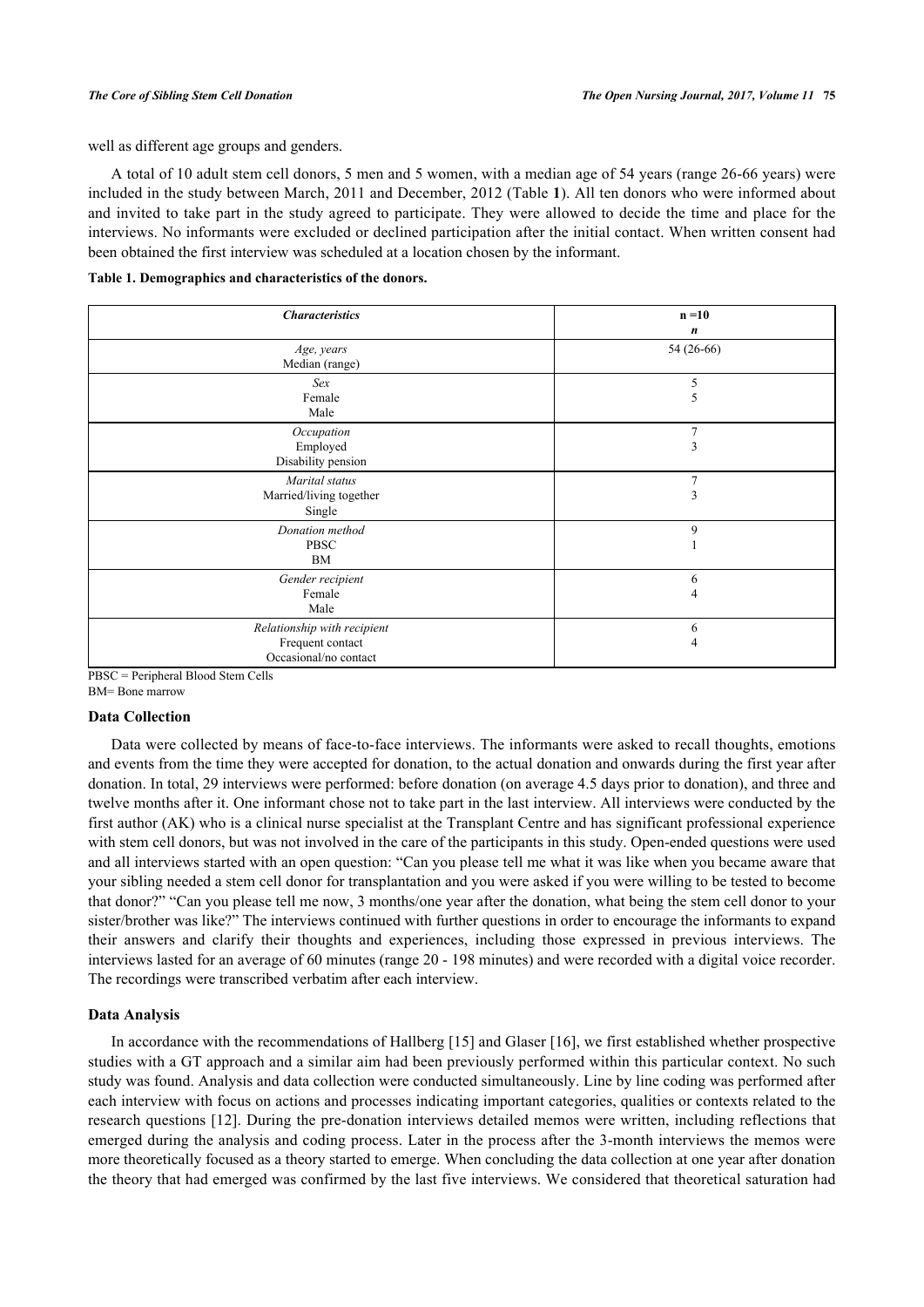been achieved as no new sub or main categories emerged from the data. In line with the constructivism of Charmaz [\[12](#page-9-9)], the categories and theory were developed from the patterns revealed by the researchers' theoretical constructions of the informants' subjective experiences. In the final step we explored the applicability of the theory in the Out-patient clinic by observing three potential sibling donors in their decision-making process when volunteering for a second donation. One of these donors had already made a second donation. The theory was confirmed and enhanced our understanding of the potential donors' actions and decisions.

# **RESULTS**

The core category Fulfilment summarises a process whereby the generated grounded theory contains the three main categories, namely, *Prepare*, *Promote* and *Preserve*. Fulfilment is defined as experiencing a duty to "you do what you have to do" in order to try to save your sibling's life. This process makes evident a clear path of fulfilment, where the donors do everything in their power to help out, starting pre-donation and continuing until one year after donation. Additionally, the main categories contain several conceptual sub-categories revealing the strategies used to fulfil one's duty. The outline of the results is presented in (Fig. **[1](#page-3-0)**).

<span id="page-3-0"></span>

Fig. (1). The grounded theory of fulfilment among sibling stem cell donors involving three distinct phases, before donation, three months afterwards and 12 months afterwards.

Fulfilment is defined as the experienced duty as a sibling by means of "you do what you have to do" in order to try to save the sibling's life. Some concepts are the same during the process of change, but the meaning is different as a result of the transition during the first post donation year.

Preparation means a prerequisite for fulfilment of one's duty to donate. Every effort taken in this phase is aimed at safeguarding the relationship to the sick sibling and to enable the donation.

Promoting means acting in a way that secure the sibling relationship and to support the recipient's recovery and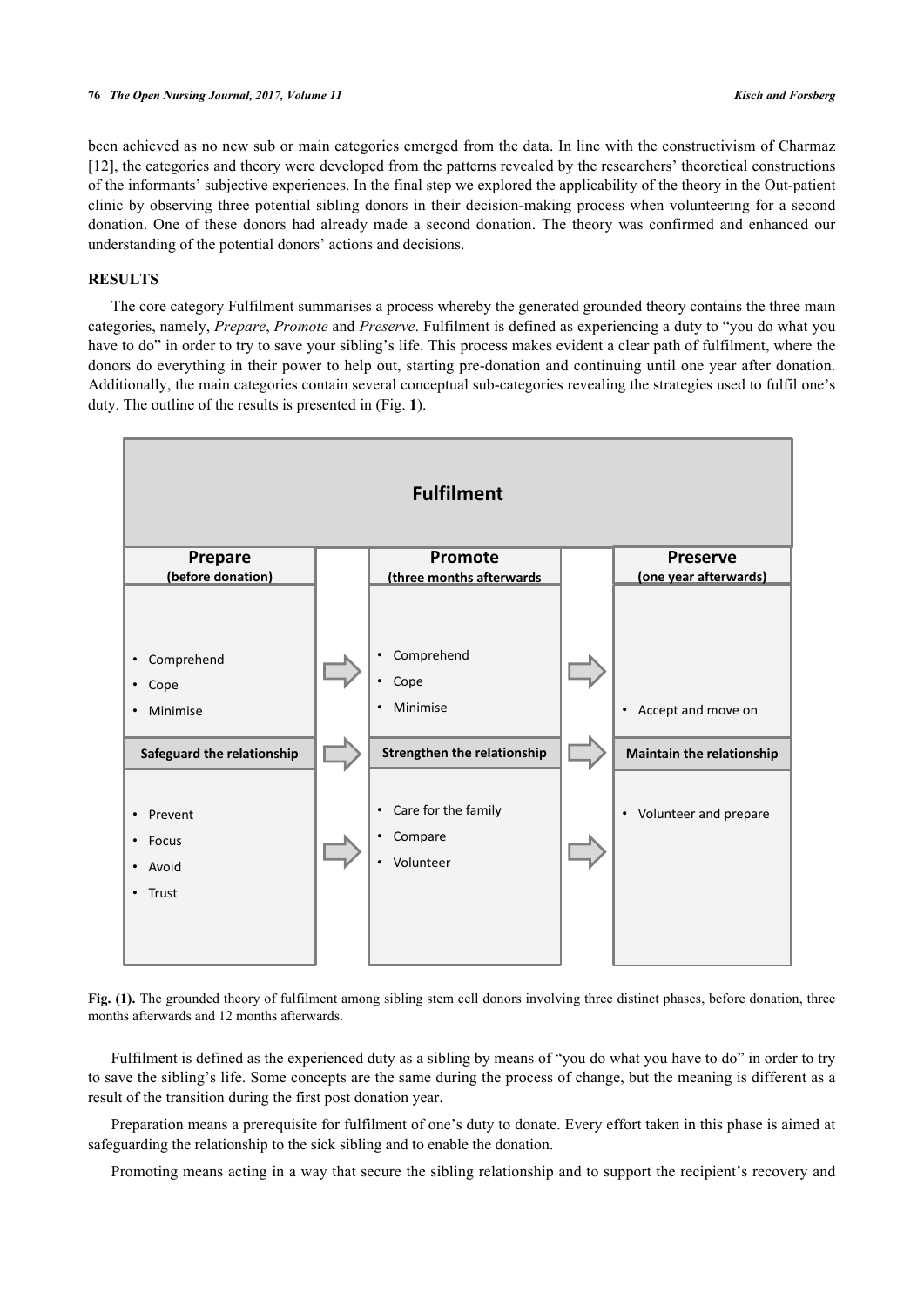well-being.

Preservation means maintaining the sibling relationship regardless of closeness or quality.

The common denominator for all the informants was their efforts to minimise the importance of their achievement and instead focus on the relationship with their brother or sister. All informants agreed that donation was about doing what you have to do to the utmost in order to help out in a life threatening situation. It was equally important to the sibling donors to fulfil their duty before and after donation.

Safeguarding the relationship with the sick sibling was the most important strategy throughout the fulfilment process, regardless of the quality of the relationship. All the informants considered that their relationship with the recipient had changed in some way in the year following donation and wished to preserve the changed relationship. Staying in contact mattered more one year after donation, when they opted to spend more time with the recipient than was the case before donation became an issue. The grounded theory approach revealed that the informants' driving ambition was to fulfil their duty as a human being and as a sibling by donating stem cells in order to save the life of a brother or sister. Regardless of the previous quality of the relationship it was important that it did not become worse.

"*Of course I'll be there. It's what you do. Because, I think, it is clear, if you can help a person to live for a few more years, you do*!" (Female donor, 57 years)

Each of the three main categories contains various conceptual sub-categories that explain the different strategies used in the process, i.e., the empirical phenomenon under investigation. In the following, the main categories and subcategories will be presented in bold italics.

#### **Prepare (pre-donation)**

Preparation is a prerequisite for fulfilment of one's duty to donate. Every effort taken in this phase is aimed at enabling donation. The interviews related to the pre-donation phase took place during the week before the scheduled donation. They tried to *comprehend* what was going to happen by seeking information from various sources, searching for vicarious experiences, talking to the sick sibling, discussing the matter with physicians and trying to gain some sort of control in an unfamiliar and frightening situation.

The uncertainty gave rise to a need to *cope*. Coping strategies involved keeping one's fingers crossed, adhering to the plan, actively deciding not to worry, relying on destiny, distancing oneself and keeping as calm as possible under the circumstances.

*"I only see the goal that he will recover as quickly as possible"* (Male donor, 32 years)

A common approach among all informants was to *minimise*, where they actively reduced the importance of their effort and what they were about to do, compared to what the recipient was going through.

*"It's quite difficult to know what she's going through when I'm not doing anything special so to speak. I'll only donate blood and stem cells, and have some injections, but it's nothing at all compared to her, so for me the treatment is not difficult at all compared to her, who has a really tough time."* (Female donor, 30 years)

Not all the sibling relationships were described as close and warm, but despite that they all tried to *safeguard the relationship* in order to enable the donation and a favourable outcome. Informants who had previously had little contact with the recipient hoped for closeness, although one informant maintained the poor relationship. In order to achieve closeness and prevent possible conflicts they avoided conversations about serious matters that could cause worry or agitation with both the sibling and the rest of the family. As they avoided discussing serious matters with their sibling they speculated about her/his feelings and tried to be positive by encouraging her/him to fight and keep going.

"*I think it will be fine. I hope she doesn't feel guilty or anything like that, I definitely don't want her to feel … I just want her to be alive. That's what I want and I don't give a damn about anything else*!" (Female donor, 26 years)

A part of the preparation was to *prevent* complications or obstacles. They avoided people with infections or took sick leave.

*"That I'm just going to remain healthy. I should have been skiing, but I have cancelled it. And travel down to France and go skiing… I do not risk anything now, that's how it is. So that it's going to be as good as possible. It's just like that.* (Male donor, 66 years)

The donors tried to *focus* on the challenge ahead. One way of focusing was by communicating with friends and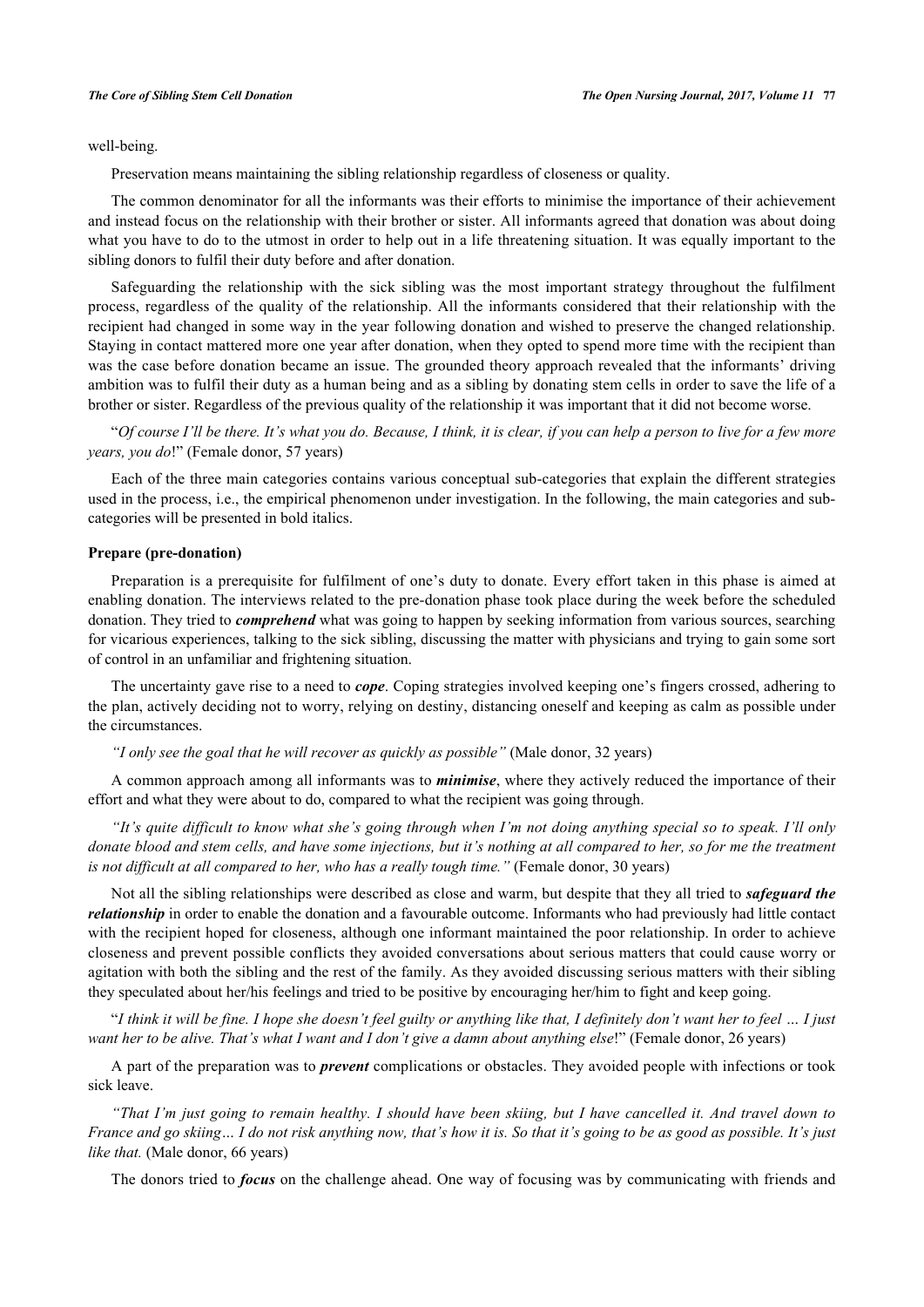persons outside their family. They kept up their spirits by adopting a positive attitude, feeling important, hoping for the best outcome and preparing themselves mentally and physically.

*"Right now my body is in order, which I hope will hold until I donate and for me to recover afterwards…there's nothing that makes me hesitate. This is going to be done, it's just like that."* (Female donor, 46 years)

In order to prevent anything negative influencing the donation they tried to *avoid* information regarding the prognosis for themselves, as well as the consequences and possible outcome for the recipient. Dealing with uncertainty as best they could on their own served as a protection against doubts and regrets. Finally, a strategy during preparation was to *trust* the healthcare professionals' competence and ability to enable the donor to do what she/he had to do.

#### **Promote (Three Months Post-Donation)**

Promoting means acting in a way that strengthens the sibling relationship and supports the recipient's recovery and well-being. If the recipient's outcome is not favorable and the relationship is not strong enough the fulfilment of duty is at risk. When interviewed after three months the informants were busy trying to *comprehend* and make sense of what had actually happened during the first three months after donation. Pre-donation they had had to cope with the uncertainty about the procedure, while at three months they had to *cope* with the uncertainty about the outcome of the recipient's treatment. Along with hoping they tried to be patient, as they knew that the process took time. Adopting a positive approach was a common strategy in the effort to promote a good outcome. During this phase they also chose to *minimise* their effort by playing down both their symptoms and the importance of their intervention. Thus, these three strategies used in the promotion phase were the same as those in the preparation phase but the meaning and the goal of the strategies varied, illustrating a process of change from pre-donation to three months afterwards.

*"There might be a focus on the donor as a hero in some way, or a heroine, and that's not what it is and it is not like that at all. Instead it is you (healthcare professionals) who work with this and then the patients, who are the real heroes."* (Male donor, 66 years)

The most essential strategy three months post-donation was *to strengthen the relationship* with the recipient. This relationship was fragile for some donors and they were cautious in the contact with the recipient. They prioritised being present at her/his bedside and creating a connection in various ways. If the relationship was good they maintained this situation by putting the sibling first in everything, but even in cases where the relationship was a bit more distanced all informants worried about the recipient and stayed informed about her/his condition.

"*It's something that makes you closer. We have never been far apart in that sense; it's more of a geographic distance. Well, we have always been relatively close, but this is something very special*." (Male donor, 57 years)

When not at the recipient's bedside the informants engaged in *family caring*, by means of spending time with their family. They re-connected with family and friends as well as providing information to parents, other siblings and friends who were interested in the donation. They simply felt in charge of providing information to the social network.

*"I have not exactly taken over his role but I am doing a larger share of the other stuff, with family and relatives, where I have assumed responsibility."* (Male donor, 32 years)

When recovering from the donation they started to *compare* their condition and intervention with other similar situations, e.g., kidney donation and persons with chronic conditions such as diabetes. They considered themselves better off than those in the above-mentioned situations. Finally, they learned to accept that the outcome might not be as good as expected.

*"But in this case, it's like donating blood, that's how I feel. And, of course, you own your body, but on the other hand, blood is something that is generated again, and everything in the blood, cells and other things will come back. It's not like giving away a kidney or something."* (Male donor, 57 years)

In one case, there was a need for a new donation and when this happened the donor *volunteered* for a second round without hesitation. She was still focused on doing her utmost and helping out in order to fulfil the duty of saving the sibling's life. Even donors who were not asked for a second donation expressed their readiness to help and donate again if necessary. Another donor suffered a severe loss when the recipient died shortly before the three month follow up. She thought a great deal about the efforts she had made, what she had experienced and the fact that she had done all she could to save her sibling. At this stage she tried to make plans to move on because she had become quite isolated from the other family members.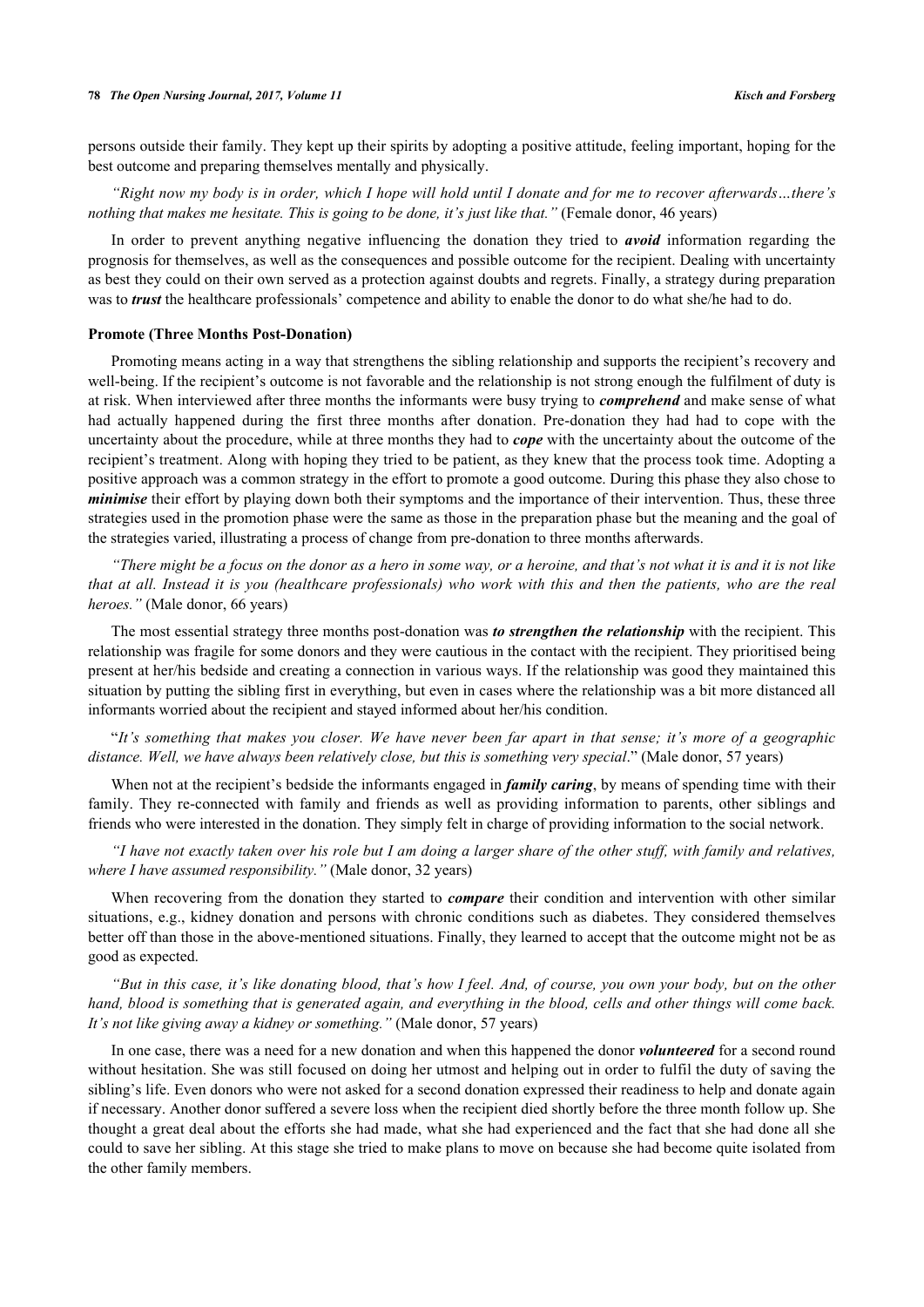#### **Preserve (One Year Post-Donation)**

Preservation means maintaining the sibling relationship regardless of closeness or quality. For those with a strong bond it was important to preserve this closeness in order to experience fulfilment. However, the sense of fulfilment was present even for those with a less close relationship. They had still fulfilled their duty but accepted things as they were and moved on. When the donors reflected on the period from three months post-donation to one year afterwards when the interview took place they had no regrets regarding the donation and experienced that their duty was more or less fulfilled. They started to *accept* and move on which was evident in the way that they adopted a philosophical approach and acknowledged their own efforts for the first time without playing down or minimising them. Some of the informants distanced themselves from the donation process and took things as they came. In sibling relationships where there was no reunion or closeness the donor adopted a sort of "live and let live" approach.

*"Now I think it's very much in the background. It actually feels like it was a long time ago. And I do not think about it anymore. In the beginning, I felt very responsible for how it would turn out for him. I don't feel that way anymore. I have accepted that what happens will happen."* (Female donor, 62 years)

Donors who had less closeness in their relationship with the recipient nevertheless worked to *maintain the relationship* by thinking a great deal about the recipient and trying to accept the relationship as it was. Those with a deep and sincere relationship with the recipient also worked hard to maintain it. Even though they expressed that they had accepted and moved on they constantly thought about the sick sibling and focused on her/his health, which did not only concern keeping in contact by phone or e-mail, but spending time together with her/him. Routines were developed that involved frequent contact. After one year the empathy and closeness had become greater, with the donor acting in a loyal and protective manner. She/he provided support, consolation and inspiration to the recipient and there were many reflections on the quality of the relationship.

"*So it's obvious, the contact between us has become more frequent, even closer in a way, yes that is what has happened*." (Male donor, 32 years).

Unfortunately one recipient had a poor outcome after one year, which led to the question of a second donation. The donor whom it concerned again *volunteered* for a second donation and started to *prepare* herself. This situation evoked a great deal of curiosity about what was actually going on in the recipient's body. After one year all donors were focused on the outcome, where most of them could relish the fact that their mission was accomplished, while one informant had to start all over again with preparations for a new donation. For her the loop was closed. In the case where the recipient died shortly before the three-month follow-up, the donor had no regrets and considered volunteering to the Swedish registry of unrelated voluntary stem cell donors and donating to an unknown person if possible.

*"Of course, I really would have donated again if that is what she needed. I would have liked that. It is evident that I will always be available for her if needed."* (Female donor, 26 years)

### **DISCUSSION**

#### **Methodological Considerations**

To our knowledge this is the first prospective grounded theory study of sibling stem cell donors. We opted to follow Charmaz's [[12\]](#page-9-9) evaluation criteria for rigour in GT studies. Credibility was achieved by methodological accuracy where we searched for words or phrases indicating important categories, qualities or contexts related to the research questions by performing line-by-line coding. At this stage we also wrote memos for each interview, including reflections that emerged during the analysis and coding processes. The third step involved focused coding and in this phase the main concerns were illuminated. Subsequently, theoretical coding was employed to specify the relationships between the codes generated from the focused coding. We used the constant comparative method (CCM) simultaneously on data, codes and categories. In line with the constructivism of Charmaz [[12](#page-9-9)], the categories and theory were developed from the patterns revealed by the researchers' theoretical constructions of the informants' subjective experiences.

Finally, credibility was achieved by including elucidative and descriptive quotations in each main category. Quotations from the informants support the principle that the theory is based on the coding process. Originality was ensured by the fact that the study prospectively describes the basic sibling donor process during the first year after donation. Resonance is evident in the GT, while the main categories illustrate the richness of the informants' experiences during the donation process. The study is valuable, as the findings increase knowledge of the social processes and various choices available to sibling donors during the donation process, thus enabling the transplant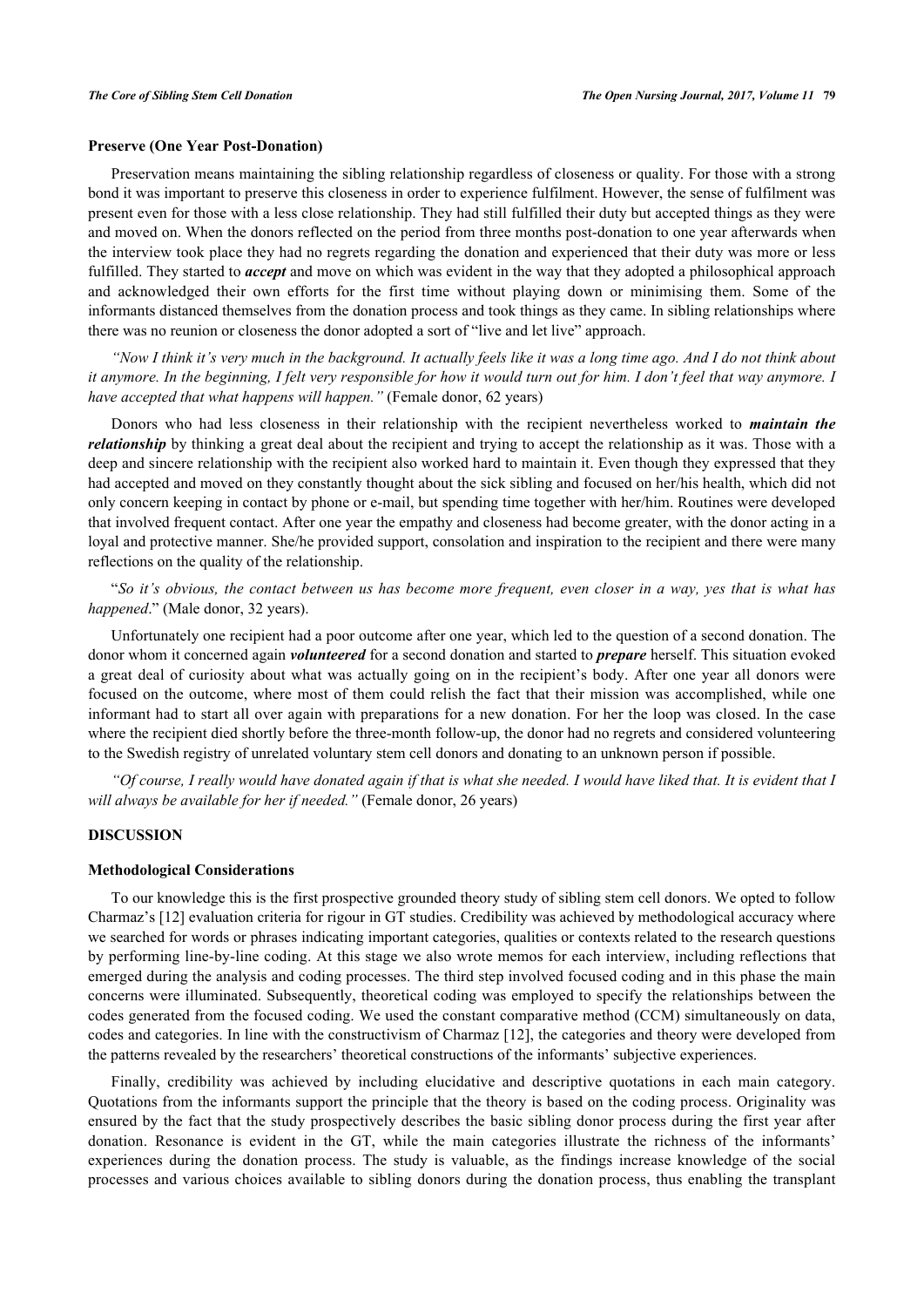nursing profession to provide targeted and person centred support. This study both generates a new hypothesis and confirms established clinical knowledge. The importance of the sibling relationship should not be underestimated. The study also goes one step further by clearly identifying the main concerns during the donation process and how the donors master them.

In order to support the developed theory and strengthen the findings we have inserted quotations from the participants under each category. We have continuously checked the developed concepts and the theory against the data in order to confirm and optimise the result. The theory is probably relevant to the informants in this study and to sibling stem cell donors in developed countries with health care systems similar to those in Scandinavia. After further testing the Grounded Theory of this study might also be applicable within the area of sibling kidney donation. Our assumption is that the aim of fulfilment is generic in a basic human sense and therefore the theory is transferrable to a number of similar contexts.

There are several limitations that need to be noted. First, the study was performed in a Swedish context with only Swedish speaking donors, which limits transferability. Second, the number of participants is small, although the sample is representative of the Swedish donor pool and includes an equal proportion of males and females. We prioritised the unique prospective design by following the ten informants during their first year post-donation, before being completely true to GT methodology in terms of sampling until theoretical saturation occurred. In view of the prospective design and the total of 29 interviews we argue that an in-depth understanding of the donation process was achieved. Third, to some extent we failed to gather experiences from different age groups as the median age is 54 years (range 26-66 years).

#### *Reflection on the Findings*

To the best of our knowledge, this is the first attempt to use the grounded theory method to understand the core of sibling stem cell donation. The Grounded Theory of Fulfilment has generated a new understanding of the process of stem cell donation to a sibling. The main categories constitute new condensed concepts of how the informants mastered the process of fulfilling their duty both as a human being and a sibling by simply doing what they believed they had to do in order to help a close relative to survive. The clinical implication of this theory is a more specific understanding of the strategies used by sibling stem cell donors to safeguard, strengthen and maintain the relationship with their sick sibling. This understanding reveals that the donors not only do their utmost to help, but also focus on the recipient's future and hope that she/he will enjoy a reasonably healthy life while constantly minimising their own importance.

The donors were impressively humble in their approach to donation, constantly minimising their role as well as their symptoms during recovery, in addition to making every possible effort to promote the recipients' health. Our understanding is that this humility serves as an incentive to fulfil their duty. Doing something heroic and then boasting about it seems inappropriate in the given circumstances. Humility in the form of playing down one's importance and minimising might be a prerequisite for achieving fulfilment and should be acknowledged by tissue transplant professionals. However, as the basic human need for confirmation is still present and the suffering involved in donation, e.g., pain and fear of the outcome, should not be underestimated, confirmation and support are vital.

The social process of change in the relationship with the sick sibling was quite evident. The donors moved from a strong need to safeguard the relationship pre-donation, to strengthening it due to their happiness that the donation had contributed to increased closeness in most but not all cases. After one year they wished to maintain this closeness, which they perceived as highly valuable, regardless of the outcome of the donation. Although we already knew that the sibling relationship is important [[10](#page-9-7), [11,](#page-9-8) [17](#page-9-14)], our grounded theory revealed that it constitutes an important part of the desire for fulfilment. This is a completely new and clinically important understanding when evaluating possible donors. Even among siblings who described their relationship as distanced it was obvious that being able to help during a limited period of their life was an important driving force for personal fulfilment.

The strategies for dealing with the main concerns in each phase of the process were reasonable and relevant. During preparation we argue that it is important to support the donors' efforts to prepare themselves and not trigger too many doubts, as in our study they were highly focused on and motivated for the donation. A person centred approach involves being sensitive to their motives and answering their specific questions based on their individual needs, concerns and preferences. Interestingly, the will to volunteer for a second donation was evident during the first three months post donation, suggesting a strong desire to promote a favourable outcome. However, fulfilment was disrupted by an unfavourable outcome of the donation. In our clinical practice we have observed this readiness even earlier than three months post donation. During the promotion phase the donors compared their effort with other living donation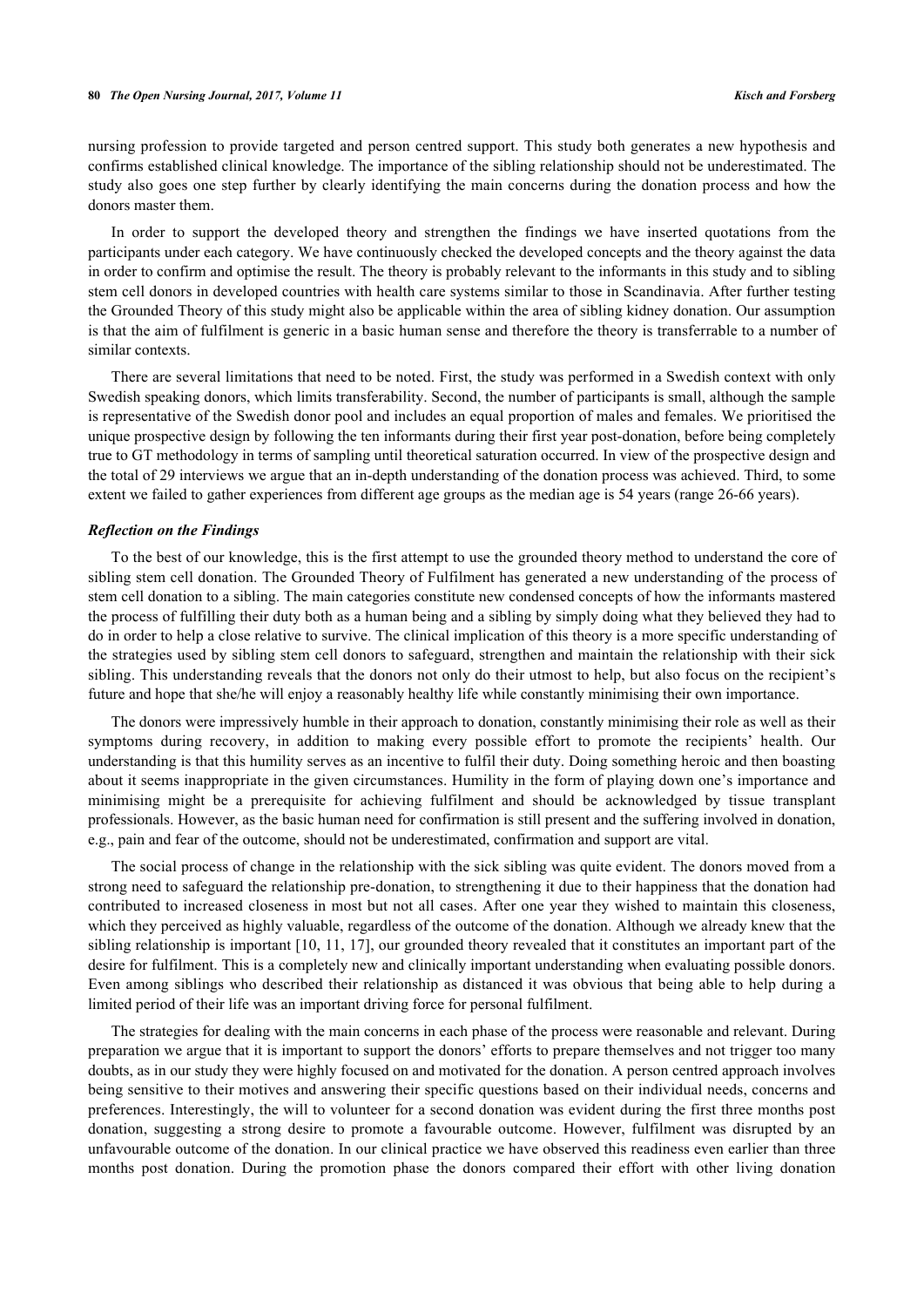procedures, e.g., kidney donation, and minimised their own effort. Previous studies in the field of living kidney donors [\[18](#page-9-15) - [21](#page-9-16)] and stem cell donors [\[11\]](#page-9-8) show the same pattern of minimising as well as a profound sense of loneliness and feeling abandoned by the healthcare professionals. We believe it is unfortunate that clinicians often focus on the survival of the recipient and therefore tend to underestimate the suffering involved in being a healthy person who donates a vital tissue or organ. By paying attention to the inside perspective and adopting our grounded theory as a framework in clinical practice, the encounter with the sibling donor could be enhanced and more relevant support provided.

#### *Clinical Implications*

A thorough understanding of the social process of fulfilment when donating stem cells to a sibling enables customized and person centered support in every phase of the donation process. The expected outcome of the donation was not necessarily the development of more closeness, as the expectations regarding closeness were fairly realistic. Instead, the circumstances provided an opportunity for the donors to do what they believed they had to do. Thus, the opportunity of doing what you believe you have to do is of far greater importance than the potential improvement in the sibling relationship. It is not the quality of the sibling relationship that is decisive for the way the donors manage the donation process, but how they view their possibility of helping out. As a consequence, during the donor evaluation we should try to ascertain that the key motive of fulfilment exists rather than try to judge whether the relationship is close enough. This knowledge enables a targeted discussion during the evaluation in order to identify siblings who lack the core incentive for donation, which could mean the absence of the necessary motivation to proceed with the donation. This grounded theory constitutes a framework for long-term follow up, i.e., the first post donation year, which is requested by donors but not always delivered by transplant professionals. It also enriches transplant nursing by ensuring the provision of evidence-based care.

#### **CONCLUSION**

In conclusion, sibling stem cell donation is about doing one's utmost to help, fulfil one's duty and preserve the sibling relationship that developed during the donation process. When the mission is accomplished it is possible to accept and move on, while at the same time being aware of the preparations needed for a possible second round. When a recipient died it was still possible to experience fulfilment in the sense that everything possible was done. Our profound understanding is that in order to become a sibling donor it is essential to be aware of one's duty, where fulfilment is the core incentive. When this incentive is missing it is presumably difficult to find the motivation to prepare for and make the donation. Although this assumption is confirmed in our everyday clinical practice, further studies are needed to verify it from a scientific perspective.

### **ETHICS APPROVAL AND CONSENT TO PARTICIPATE**

Not applicable.

## **HUMAN AND ANIMAL RIGHTS**

No Animals/Humans were used for studies that are base of this research.

# **CONSENT FOR PUBLICATION**

Not applicable.

#### **CONFLICT OF INTEREST**

The author (editor) declares no conflict of interest, financial or otherwise.

# **ACKONWLEDGEMENTS**

We would like to thank the sibling donors who took part in this study. We also thank Blodcancerfonden for the financial support making this study possible.

# **REFERENCES**

<span id="page-8-0"></span>[1] Passweg JR, Baldomero H, Bader P, *et al.* Use of haploidentical stem cell transplantation continues to increase: the 2015 European Society for Blood and Marrow Transplant activity survey report. Bone Marrow Transplant 2017; 52(6): 811-7. [\[http://dx.doi.org/10.1038/bmt.2017.34](http://dx.doi.org/10.1038/bmt.2017.34)] [PMID: [28287639\]](http://www.ncbi.nlm.nih.gov/pubmed/28287639)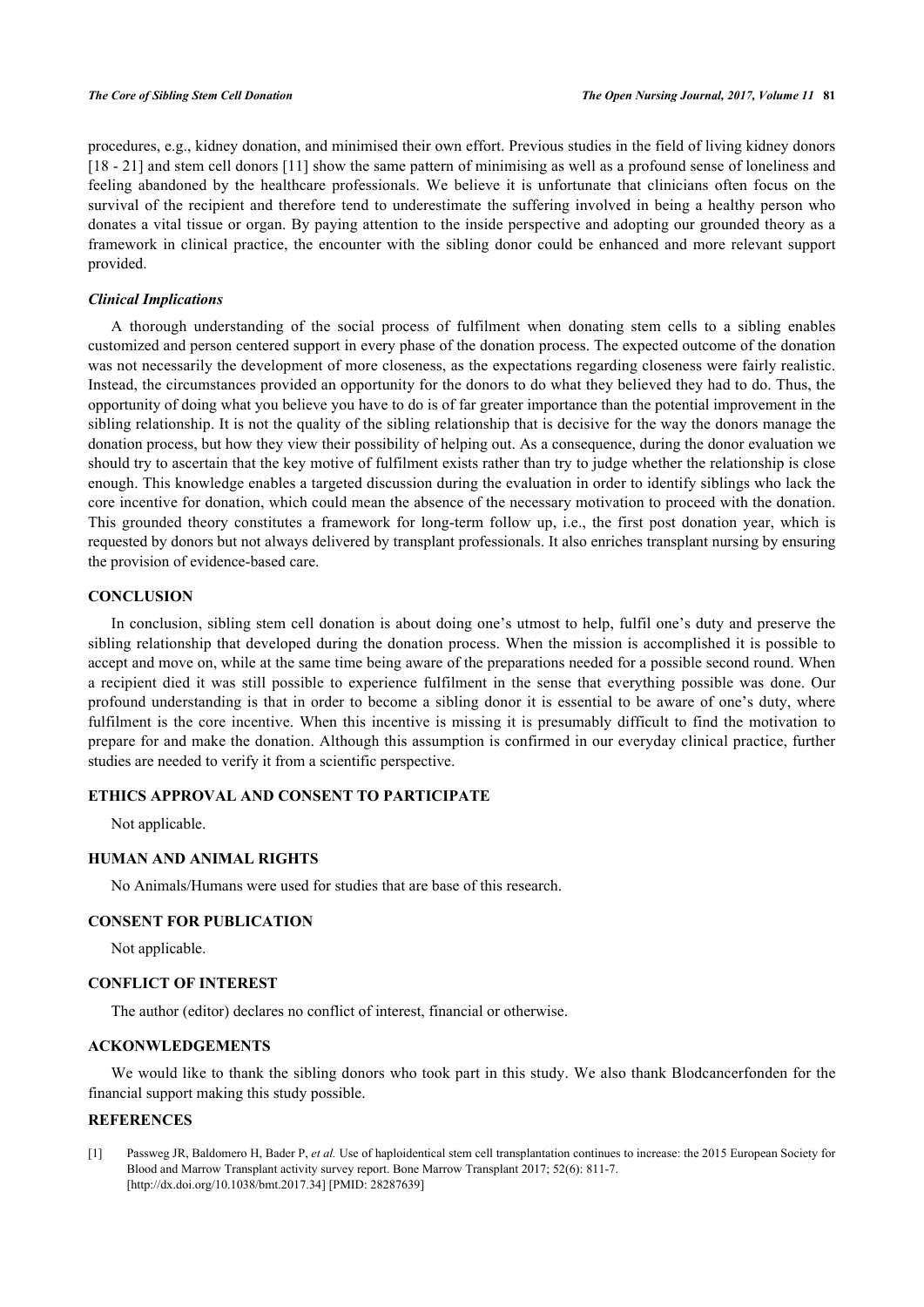- <span id="page-9-0"></span>[2] Burns LJ, Logan BR, Chitphakdithai P, *et al.* Recovery of Unrelated Donors of Peripheral Blood Stem Cells versus Recovery of Unrelated Donors of Bone Marrow: A Prespecified Analysis from the Phase III Blood and Marrow Transplant Clinical Trials Network Protocol 0201. Biol Blood Marrow Transplant 2016; 22(6): 1108-16. [\[http://dx.doi.org/10.1016/j.bbmt.2016.02.018](http://dx.doi.org/10.1016/j.bbmt.2016.02.018)] [PMID: [27013014](http://www.ncbi.nlm.nih.gov/pubmed/27013014)]
- [3] Fortanier C, Kuentz M, Sutton L, et al. Healthy sibling donor anxiety and pain during bone marrow or peripheral blood stem cell harvesting for allogeneic transplantation: results of a randomised study. Bone Marrow Transplant 2002; 29(2): 145-9. [\[http://dx.doi.org/10.1038/sj.bmt.1703338\]](http://dx.doi.org/10.1038/sj.bmt.1703338) [PMID: [11850709](http://www.ncbi.nlm.nih.gov/pubmed/11850709)]
- <span id="page-9-1"></span>[4] Miller JP, Perry EH, Price TH, *et al.* Recovery and safety profiles of marrow and PBSC donors: experience of the National Marrow Donor Program. Biol Blood Marrow Transplant 2008; 14(9): 29-36. [\[http://dx.doi.org/10.1016/j.bbmt.2008.05.018](http://dx.doi.org/10.1016/j.bbmt.2008.05.018)] [PMID: [18721778](http://www.ncbi.nlm.nih.gov/pubmed/18721778)]
- <span id="page-9-2"></span>[5] Marlow SD, House M. Managing apheresis complications during the hematopoietic stem cell collection. Methods Mol Biol 2012; 904: 93-6. [PMID: [22890925\]](http://www.ncbi.nlm.nih.gov/pubmed/22890925)
- <span id="page-9-3"></span>[6] Halter J, Kodera Y, Ispizua AU, *et al.* Severe events in donors after allogeneic hematopoietic stem cell donation. Haematologica 2009; 94(1): 94-101. [\[http://dx.doi.org/10.3324/haematol.13668](http://dx.doi.org/10.3324/haematol.13668)] [PMID: [19059940\]](http://www.ncbi.nlm.nih.gov/pubmed/19059940)
- <span id="page-9-4"></span>[7] Pulsipher MA, Chitphakdithai P, Logan BR, *et al.* Lower risk for serious adverse events and no increased risk for cancer after PBSC *vs* BM donation. Blood 2014; 123(23): 3655-63. [\[http://dx.doi.org/10.1182/blood-2013-12-542464](http://dx.doi.org/10.1182/blood-2013-12-542464)] [PMID: [24735965\]](http://www.ncbi.nlm.nih.gov/pubmed/24735965)
- <span id="page-9-5"></span>[8] Ljungman P, Bregni M, Brune M, *et al.* European Group for Blood and Marrow Transplantation. Allogeneic and autologous transplantation for haematological diseases, solid tumours and immune dis-orders: current practice in Europe 2009. Bone Marrow Transplant 2010; 45: 219-34. [\[http://dx.doi.org/10.1038/bmt.2009.141](http://dx.doi.org/10.1038/bmt.2009.141)] [PMID: [19584824\]](http://www.ncbi.nlm.nih.gov/pubmed/19584824)
- <span id="page-9-6"></span>[9] Pidala J, Anasetti C, Jim H. Quality of life after allogeneic hematopoietic cell transplantation. Blood 2009; 114(1): 7-19. [\[http://dx.doi.org/10.1182/blood-2008-10-182592](http://dx.doi.org/10.1182/blood-2008-10-182592)] [PMID: [19336756\]](http://www.ncbi.nlm.nih.gov/pubmed/19336756)
- <span id="page-9-7"></span>[10] Kisch A, Bolmsjö I, Lenhoff S, Bengtsson M. Being a haematopoietic stem cell donor for a sick sibling: Adult donors' experiences prior to donation. Eur J Oncol Nurs 2015; 19(5): 529-35. [\[http://dx.doi.org/10.1016/j.ejon.2015.02.014\]](http://dx.doi.org/10.1016/j.ejon.2015.02.014) [PMID: [25813531](http://www.ncbi.nlm.nih.gov/pubmed/25813531)]
- <span id="page-9-8"></span>[11] Pillay B, Lee SJ, Katona L, *et al.* The psychosocial impact of haematopoietic SCT on sibling donors. Bone Marrow Transplant 2012; 47(10): 1361-5. [\[http://dx.doi.org/10.1038/bmt.2012.22](http://dx.doi.org/10.1038/bmt.2012.22)] [PMID: [22343670\]](http://www.ncbi.nlm.nih.gov/pubmed/22343670)
- <span id="page-9-9"></span>[12] Charmaz K. Constructing grounded theory – A practical guide through qualitative analysis. Thousand Oaks, California: Sage Publications 2010.
- <span id="page-9-10"></span>[13] Gustafsson B, Wiik W. Bekräftande omvårdnad SAUK-modellen för Vård och Omsorg. 2nd ed. Lund: Studentlitteratur 2004. in Swedish
- <span id="page-9-11"></span>[14] World Medical Association Declaration of Helsinki: ethical principles for medical research involving human subjects. JAMA 2013; 310(20): 2191-4.

[\[http://dx.doi.org/10.1001/jama.2013.281053](http://dx.doi.org/10.1001/jama.2013.281053)] [PMID: [24141714\]](http://www.ncbi.nlm.nih.gov/pubmed/24141714)

- <span id="page-9-12"></span>[15] Hallberg LR. Some thoughts about the literature review in grounded theory studies. Int J Qual Stud Health Well-being 2010; 5: 5387. [\[http://dx.doi.org/10.3402/qhw.v5i3.5387\]](http://dx.doi.org/10.3402/qhw.v5i3.5387) [PMID: [20689775](http://www.ncbi.nlm.nih.gov/pubmed/20689775)]
- <span id="page-9-13"></span>[16] Glaser B. Doing grounded theory – Issues and Discussions. Mill Valley, California: Sociology Press 1998.
- <span id="page-9-14"></span>[17] Labott S, Pfammatter A. The influence of the donor-recipient relationship on related donor reactions to stem cell donation. Bone Marrow Transplant 2014; 49(6): 831-5. [\[http://dx.doi.org/10.1038/bmt.2014.38](http://dx.doi.org/10.1038/bmt.2014.38)] [PMID: [24637897\]](http://www.ncbi.nlm.nih.gov/pubmed/24637897)
- <span id="page-9-15"></span>[18] Brown JB, Karley ML, Boudville N, Bullas R, Garg AX, Muirhead N. Living kidney donors' experiences with the health care system. Soc Work Health Care 2008; 46(3): 53-68. [\[http://dx.doi.org/10.1300/J010v46n03\\_03\]](http://dx.doi.org/10.1300/J010v46n03_03) [PMID: [18551829](http://www.ncbi.nlm.nih.gov/pubmed/18551829)]
- [19] Langenbach M, Stippel A, Stippel D. Kidney donors' quality of life and subjective evaluation at 2 years after donation. Transplant Proc 2009; 41(6): 2512-4. [\[http://dx.doi.org/10.1016/j.transproceed.2009.06.122\]](http://dx.doi.org/10.1016/j.transproceed.2009.06.122) [PMID: [19715964](http://www.ncbi.nlm.nih.gov/pubmed/19715964)]
- [20] Shaw R. Rethinking elements of informed consent for living kidney donation: findings from a New Zealand study. Health Sociol Rev 2015; 24: 109-22. [\[http://dx.doi.org/10.1080/14461242.2015.1016993\]](http://dx.doi.org/10.1080/14461242.2015.1016993)
- <span id="page-9-16"></span>[21] Tong A, Craig JC, Wong G, *et al.* "It was just an unconditional gift." Self reflections of non-directed living kidney donors. Clin Transplant 2012; 26(4): 589-99. [\[http://dx.doi.org/10.1111/j.1399-0012.2011.01578.x\]](http://dx.doi.org/10.1111/j.1399-0012.2011.01578.x) [PMID: [22251271](http://www.ncbi.nlm.nih.gov/pubmed/22251271)]
- [22] Christopher KA. The experience of donating bone marrow to a relative. Oncol Nurs Forum 2000; 27(4): 693-700. [PMID: [10833697\]](http://www.ncbi.nlm.nih.gov/pubmed/10833697)